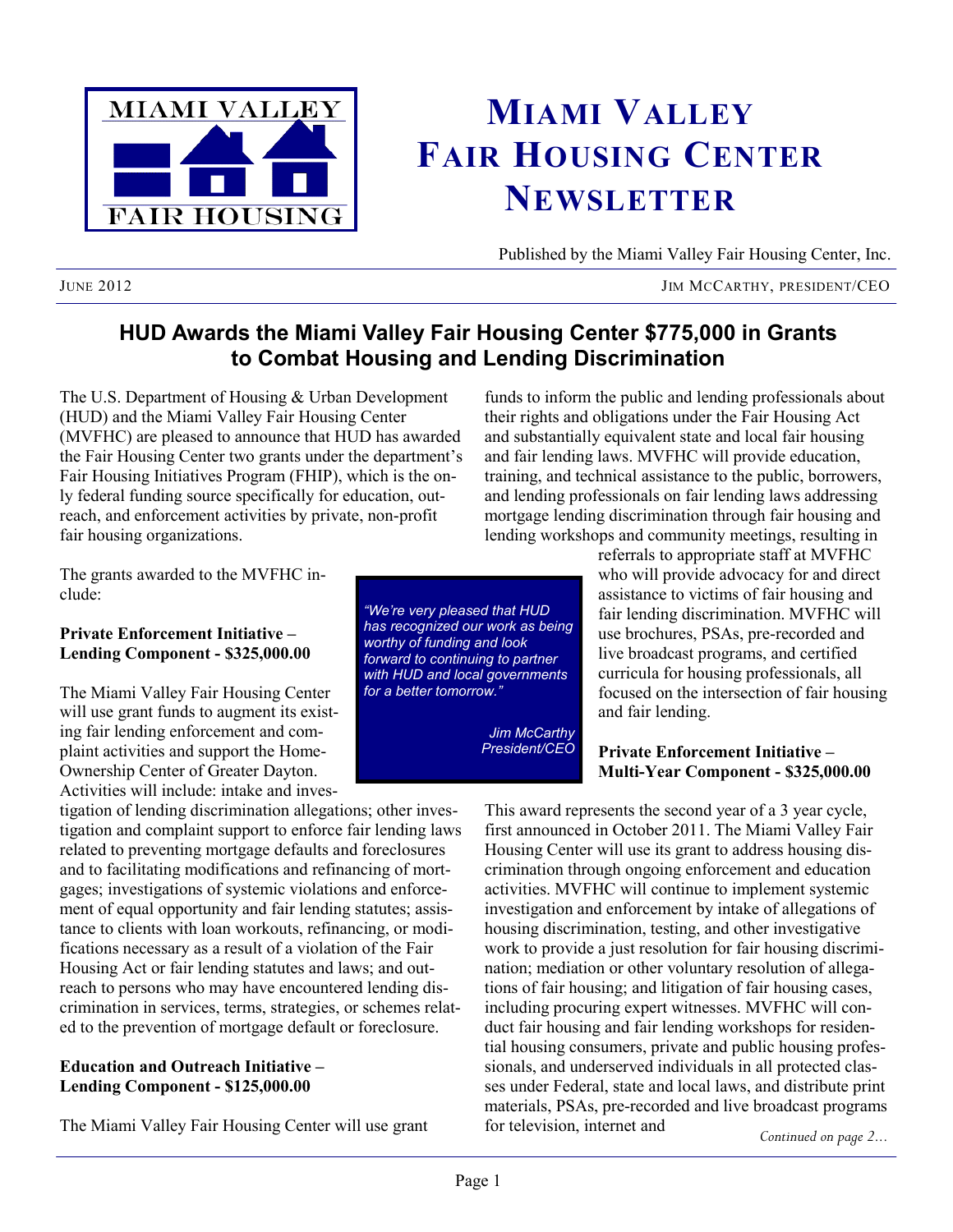| <b>Save The Date</b><br><b>XXXXXXXXXXXXXXXXXXXXXXXXXXXXXX</b><br><b>Saturday, August 18, 2012</b><br>$6 - 10$ p.m. | Please join us on Saturday, August<br>18th for an evening of fun, food,<br>drink, prizes and live music. This<br>year's event will again be held at<br>Sinclair Community College. |
|--------------------------------------------------------------------------------------------------------------------|------------------------------------------------------------------------------------------------------------------------------------------------------------------------------------|
| KIKI PARTY<br>benefitting<br>The Miami Valley Fair Housing Center                                                  | Saturday, August 18, 2012 from 6 p.m. to 10 p.m.<br>When:<br>Sinclair Community College Conference Center<br>Where:<br>\$60 per person. Reserve a table of 8 for \$480<br>Cost:    |
| \$60.00 per person<br>\$480.00 reserved table of 8                                                                 | Register: online at www.mvfairhousing.com/waikiki or call<br>our office at (937) 223-6035                                                                                          |
| We never stop moving."<br><b>COLDWELL</b><br>BANKER<br>Generously Sponsored by<br><b>HERITAGE REALTORS</b>         | Raffle Tickets are available from any Miami Valley Fair<br>Housing board member or staff member for \$5 each or five<br>$(5)$ for \$20.                                            |

## **The Book Corner**



### **Architecture in Times of Need: Make it Right—Rebuilding New Orleans' Lower Ninth Ward**

Architecture in Times of Need focuses on the redevelopment of New Orleans' vibrant Lower Ninth Ward which was severely devastated by Hurricane Katrina in 2005. Invited by the Make It Right Foundation, formed by Brad Pitt and GRAFT, a group of high-profile and influential international architects set about developing affordable, green housing for the area, incorporating the latest in innovative and sustainable design.



*"Grants" continued from page 1...*

radio, certified professional curricula, and fair housing information on its websites.

"These grants are essential to continuing our important work in the community, especially in light of the local funding constraints faced by some of our long-time funders. It is important to realize that while this funding is essential, it is not funding that will allow MVFHC to increase its capacity, but rather a retooling of the funding of MVFHC's existing services to the community," said Jim McCarthy, President/CEO of the Miami Valley Fair Housing Center.

The grant to the Miami Valley Fair Housing Center is part

of \$27.5 million in Private Enforcement Initiative grants (PEI) awarded by HUD to help groups investigate alleged housing discrimination, and enforce the Fair Housing Act and state and local laws that are substantially equivalent to the Act.

"Over the past nineteen years, the Fair Housing Center has undergone significant growth and worked diligently to improve fair housing services and equal housing opportunity in the Miami Valley. We're very pleased that HUD has recognized our work as being worthy of funding and look forward to continuing to partner with HUD and local governments for a better tomorrow," McCarthy continued.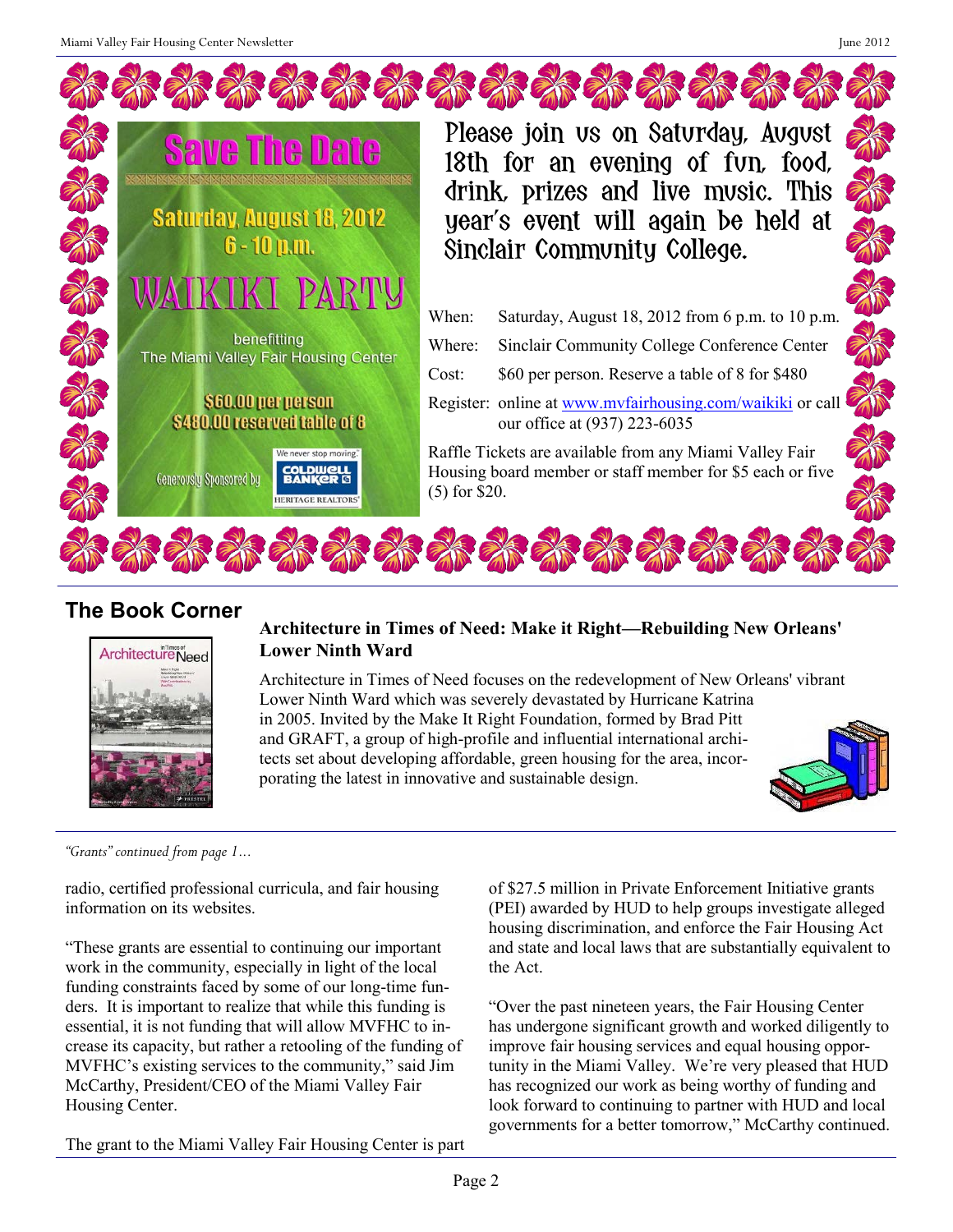# **HUD Adopts New Regulation to Ensure Equal Access to Housing for LGBT People**

On March 5, 2012, HUD began implementing the Equal Access to Housing in HUD Programs Regardless of Sexual Orientation or Gender Identity, also known as the "LGBT Rule."

The new rule, although not law, does clearly set out a policy by the U.S. Department of Housing and Urban Development (HUD) that states clearly and

unequivocally that Lesbian, Gay, Bisexual and Transgender (LGBT) individuals and couples have the right to live where they choose.

The rule is meant to ensure that HUD programs, including programs administered by the Office of Community Planning and Development (for example CDBG, HOME, NSP, HOPWA) are open to all eligible individuals regardless of sexual orientation or gender identity.

The LGBT Rule contains five main components:

- 1. A definition of sexual orientation and gender identity;
- 2. Addition of general equal access provision that applies to HUD assisted and insured housing;
- 3. Provides clarification of HUD's "family" definition;
- 4. Provides a prohibition of inquires related to sexual orientation and gender identity in certain contexts;
- 5. Adds sexual orientation and gender identity to an existing Federal Housing Administration (FHA) equal access provision.

Additionally, the rule makes the following provisions:

- Requires owners and operators of HUD-assisted housing, or housing whose financing is insured by HUD, to make housing available without regard to the sexual orientation or gender identity of an applicant for, or occupant of, the dwelling, whether renter- or owner-occupied. HUD is instituting this policy in its rental assistance and homeownership programs, which include the Federal Housing Administration (FHA) mortgage insurance programs, community development programs, and public and assisted housing programs.
- Prohibits lenders from using sexual orientation or gender identity as a basis to determine a borrower's eligibility for FHA-insured mortgage financing. FHA's current regulations provide that a mortgage lender's determination of the adequacy of a bor-



rower's income "shall be made in a uniform manner without regard to" specified prohibited grounds. The rule adds actual or perceived sexual orientation and gender identity to the prohibited grounds to ensure FHA-approved lenders do not deny or otherwise alter the terms of mortgages on the basis of irrelevant criteria.

 Clarifies that all otherwise eligible families, regardless of marital status, sexual orientation, or gender identity, will have the opportunity to participate in HUD programs. In the majority of HUD's rental and homeownership programs the term "family" already has a broad scope, and includes a single person and families with or without children. HUD's rule clarifies that otherwise eligible families may not be excluded because one or more members of the family may be an LGBT individual, have an LGBT relationship, or be perceived to be such an individual or in such relationship.

 Prohibits owners and operators of HUD-assisted housing or housing insured by HUD from asking about an applicant or occupant's sexual orientation and gender identity for the purpose of determining eligibility or otherwise making housing available. In response to comments on the proposed rule, HUD has clarified this final rule to state that this provision does not prohibit voluntary and anonymous reporting of sexual orientation or gender identity pursuant to state, local, or federal data collection requirements.

The prohibition on inquiries does not prohibit lawful inquiries of an applicant or occupant's sex where the housing provided or to be provided to the individual is temporary, emergency shelter that involves the sharing of sleeping areas or bathrooms, or inquiries made for the purpose of determining the number of bedrooms to which a household may be entitled. This exemption provision is intended to ensure privacy, safety, and modesty in temporary, emergency shelters.

While the rule is already in place, the Office of Fair Housing and Equal Opportunity (FHEO) at HUD Headquarters in Washington, DC is still working to develop protocol related to LGBT rule violation investigations, including when there is Fair Housing Act jurisdiction.

HUD has produced a webinar training that is approximately 30 minutes long and is now available to anyone via YouTube. [Click here to view webinar](http://www.youtube.com/watch?v=3_NHy1C53LA&feature=youtu.be)